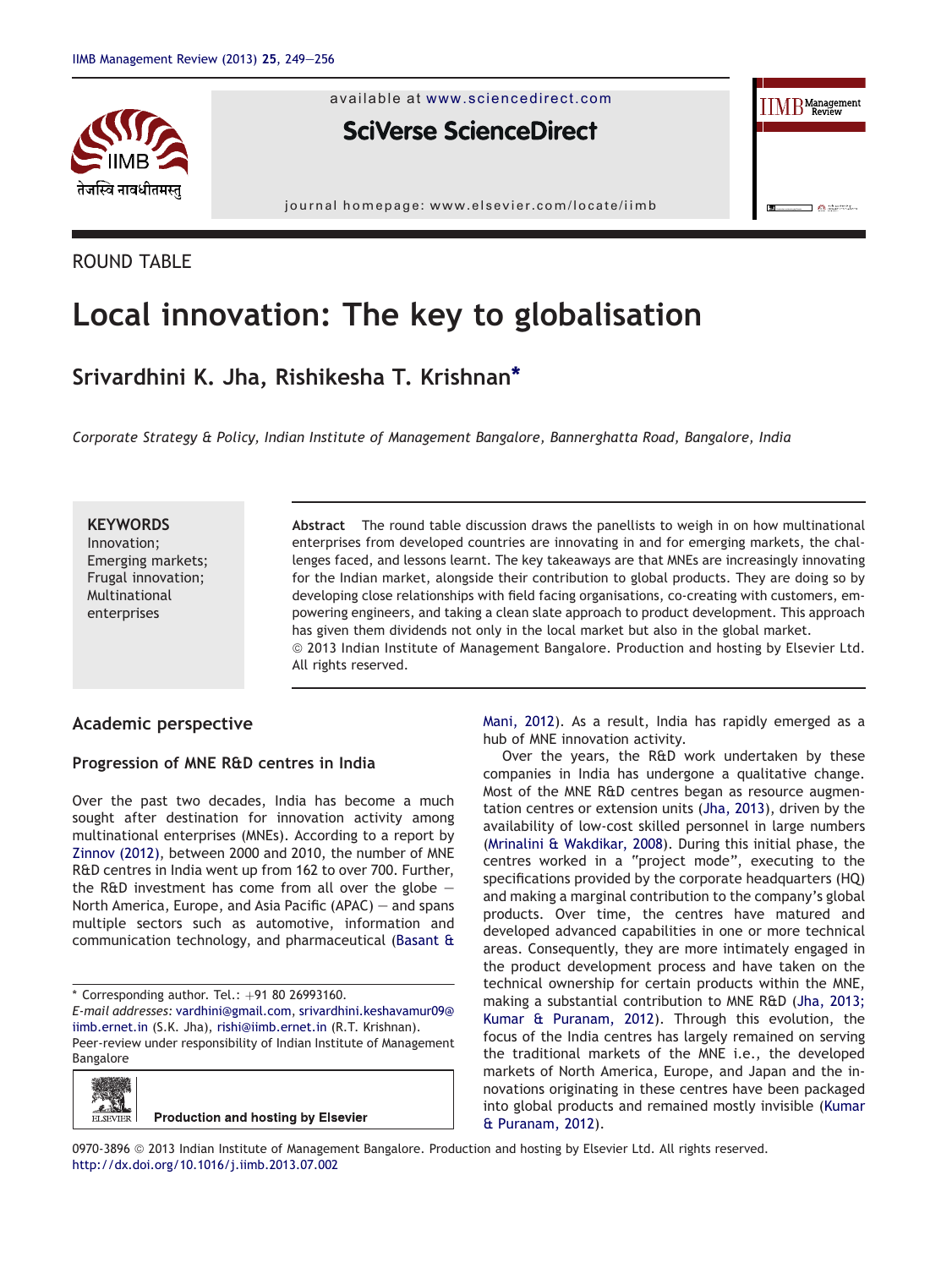However, more recently, MNE R&D centres are turning their attention to the local market (Jha, 2013). In other words, having developed technical capabilities over the years, these centres are exploring how they can innovate to address the needs of India and India-like markets, which have grown rapidly in the past few years.

These developments pose two challenges. First, R&D centres have to move beyond pure technical capability and develop an intimate understanding of the business environment. This can be challenging for centres that have been primarily inward facing and have few connections with the local business context, and more so when few individuals in the local innovation ecosystem have experience of managing innovation across the value chain (Krishnan, 2010). Second, MNE R&D centres that have thus far played a contributory role in global product development efforts with clear roadmaps now have to lead the product development effort for a new, unexplored market. This requires a substantial shift in mindset and capability (Govindarajan & Trimble, 2012). To gain further insight into this phenomenon, we explore

- What challenges do MNE R&D centres in India face as they try to innovate for India-like markets? How do they plan to overcome these challenges?
- What specific steps are the R&D centres taking to understand the local business environment?
- What is the nature of engagement of R&D centres with the customer facing functions of the company? What are the challenges in engaging with these functions that are driven by quarterly quota and less inclined to focus on long-term initiatives such as R&D projects?
- How can MNE R&D centres compensate for institutional voids in the emerging market environment?

#### Frugal, jugaad, and reverse innovation

In addition to understanding the business context, innovating for emerging markets such as India challenges deeply entrenched R&D principles within the MNE. Countries like India have a large number of people with an annual purchasing power parity of less than \$1500 (Prahalad & Hart, 2002). Govindarajan and Trimble (2012) describe these countries as "mega markets with micro customers". In order to tap into this customer base, MNEs need to develop low-priced, value products that can drive profits through volumes. These are also referred to as "frugal innovations" i.e., affordable, value products that meet the needs of resource-constrained customers (Bound & Thornton, 2012; Sehgal, Dehoff, & Panneer, 2010; Zeschky, Widenmayer, & Gassmann, 2011).

The guiding principle of frugal innovation is to start from a clean slate and bring cost discipline in every step of the innovation process as opposed to stripping down costs from existing products (Sehgal et al., 2010). In other words, value and affordability are the key drivers of innovation, in place of affluence and abundance (Prahalad & Mashelkar, 2010), which have traditionally guided the innovation process in MNEs. Some observers have recommended developing a more flexible approach to innovation  $-$  Jugaad  $-$  which refers to the ability to innovate in unconventional ways, in the face of adversity (Radjou, Prabhu, & Ahuja, 2012) to take on this challenge, while others (Krishnan, 2010) have questioned the appropriateness and scalability of such alternate approaches.

Given that innovating for emerging markets would require a fundamental change in how MNEs approach innovation, the question arises if it is worth the effort. Would the volume in these markets compensate for low margins and recoup the R&D costs? Would the value products not erode the company's profits from premium offerings? Scholars have persuasively argued in favour of innovating for emerging markets, saying that innovations originating in these markets often find applications in developed countries and go on to become successful products for the MNE (Govindarajan & Trimble, 2012; Immelt, Govindarajan, & Trimble, 2009). Such innovations that flow from less developed countries to the developed countries are called "reverse innovations". Govindarajan and Trimble (2012) further argue that if MNEs do not reverse innovate, firms from emerging markets will.

In the light of increasing importance of innovating for emerging markets and the challenges associated with it, we explore the following questions

- Is frugal innovation the new innovation paradigm? If so, how do you bring about a frugal mindset in a company, especially in companies that have traditionally believed in trying to make more sophisticated products and technologies based on big ticket R&D investments?
- Can reverse innovation be a deliberate strategy? Or is reverse innovation just a desirable "side-effect"?
- Will Jugaad play an important role in a large MNE? How would it relate to the existing approaches to innovation in the company?

Local Innovation: The Key to Globalisation: Discussion\*

Anchor Rishikesha T Krishnan Panellists Vijay Anand: Vice President, Intuit India E-mail: vijay\_anand@intuit.com Gopichand Katragadda: Managing Director, GE India Technology Centre E-mail: gopichand.katragadda@ge.com Ranjan Malik: Director, Erehwon Innovation Consulting E-mail: ranjan@erehwonconsulting.com Wido Menhardt: Chief Executive Officer, Philips Innovation Centre E-mail: wido.menhardt@philips.com

Rishikesha T Krishnan: Good evening and welcome to this panel discussion. We have an eminent set of speakers to focus on the links between local innovation, global

<sup>)</sup> This panel discussion was organised by the Karnataka chapter of the Indo-American Chamber of Commerce.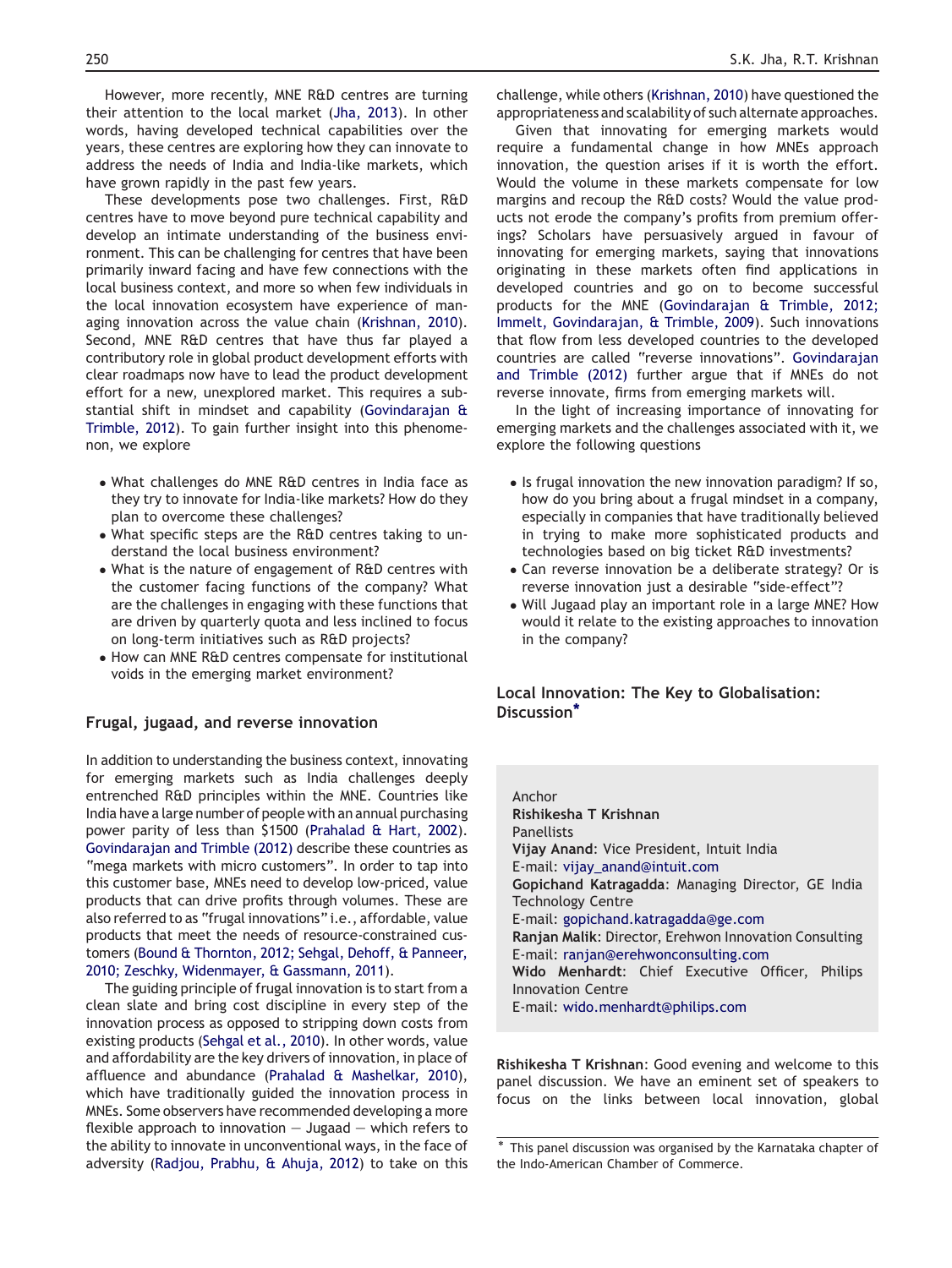innovation, and global competitiveness. We will understand from these experts how the dynamics of innovation are changing.

My first question is to Vijay Anand from Intuit. Intuit is a financial products company which makes software products that help you manage your finances better. Their market is primarily in the US but increasingly they are doing work in India. They have a development centre here in Bangalore. Vijay, how does doing more work for the Indian market tie in with the global innovation work that you are doing? I know that your R&D centre here has been traditionally doing a lot of work for Intuit's global products. But in the last few years, for particular products like Fasal and txtWeb, you have been trying to innovate more for the local market. How do you see the connection between these two, and how are they evolving over time?

Vijay Anand: Thank you Rishi. To add to what you said about Intuit, we are a 30-year-old company in the US and we have been in India for about seven years. Like many MNC R&D centres we began with developing expertise and products for our core markets, which are in the US. But over the last four years, our mission is about growing outside the US, particularly in an exciting market such as India. MNCs have realised that to sell their products in fast growing emerging markets, they need to localise their product. Four years ago, as a company we said we could localise our product but the question was, how do we know that that is going to work? The approach we took was to start on a clean slate. We decided to look at the market, at the target segment. In our case, our mission was, how do we delight the financial life of millions of small businesses so profoundly that they do not go back to the old way of doing things? We studied small businesses in India, the pain points that they faced and started thinking about innovating for those pain points. If there happened to be solutions for them, it was great, but we did not make that big assumption. That is the mindset that is critical to triggering local innovation.

I will talk about two examples. The first one, Fasal, tackles a big unsolved problem that affects our farmers in rural markets. It looks at how efficiently our farmers are able to get the information that they need, at the right time, through the technology that they already have. So what we did here was to solve the pain point of how do farmers in rural India get price information that is just in time for the commodities. We started with perishable goods in a mandi in Chikkaballapur, right outside Bangalore. The assumption here was if we deliver the information to their mobile phone, and most farmers already have one, in the form of messages that are very simple and easy to read, just at the time of harvest when they have to decide which mandi to go to, they would get the best possible price. We knew that our path could be filled with pitfalls as this was not our core business. We were not in the business of serving rural India. But we knew it was a big unsolved problem and we had to have the mindset to go down this path experimenting rapidly. To adopt frugal innovation, we applied rapid experimentation, testing hypotheses along the way, validating them. As we went along we realised that we were indeed solving a big unsolved problem. Three years later we have over a million farmers across four states in India using this every day. About 90% of the farmers say they actually see the benefit. They get about 15% more money in their pockets every time they go to the mandi because of Fasal. We are now trying to see how we can scale this and grow it into a new big business for Intuit, not just in India but in other markets as well.

A similar example is txtWeb which is solving an urban India problem. How can we get the 900 million people in India, who have a mobile phone, access to information? We cannot assume that all of them have access to the Internet. So it was a similar pain point, but we were addressing a different market. Today, it has become a platform where developers in India are building applications to solve specific problems, delivering information in byte sized chunks using sms, for five million users everyday with over 3000 applications, all developed by college students and young developers that we host.

While we hope that these will be big businesses for Intuit someday, more importantly, our experience has taught the company several things. The first thing it has taught us is the power of many. We do not have to create everything for our consumers. There is participative or collaborative innovation that we can do with the market. You can call it network effects, or user contribution, where we can provide a platform that allows other people to participate. It helped us understand that emerging markets can teach us big lessons back in the US.

Our core product is an accounting product called QuickBooks. We sell a cloud-based version of it across many countries today. But just a year ago, it was only being sold in the US, where we were making our entire \$5 billion. The initial question that was asked inside the company was, how will we go to those 100 plus countries? Our product, whose core element was tax, was so customised to the US, that we wondered how we would customise it for all those other countries. The lessons we learnt from txtWeb and Fasal taught us to open our product for the first time in 30 years to allow users to define tax rules in our product. We created a global tax engine in the product (done by the engineers in Bangalore), which allowed say, a user in the Philippines to put a tax code for his province. And all we had to do was share these tax codes with other users in the same province. So today as a result of innovations in our tax model, in our business flow, and in our languages and so on, this product is being used by small businesses across 140 countries, including thousands in India and the product is customised for them. We achieved this in a year's time. So the power of many, the power of customisation, and bringing user contribution which txtWeb and Fasal taught us, is now being applied to our core product. The product now has more users across the world than in the US. It has completely turned our model upside down. It is still an evolving story but one that we are really proud of.

Rishikesha T Krishnan: Thanks a lot Vijay. Gopi, let me turn to you now. Whenever we think of your GE India Technology Centre here in Bangalore, we see it as one of the largest hubs of high-end technical talent in India. Can you give us some insights into how GE manages to attract top talent and do high-end work in a challenging environment? Is there something that other companies can learn from your experience?

Gopichand Katragadda: Today, we are in a great place. The teams produced 1850 of the patents filed in the past 12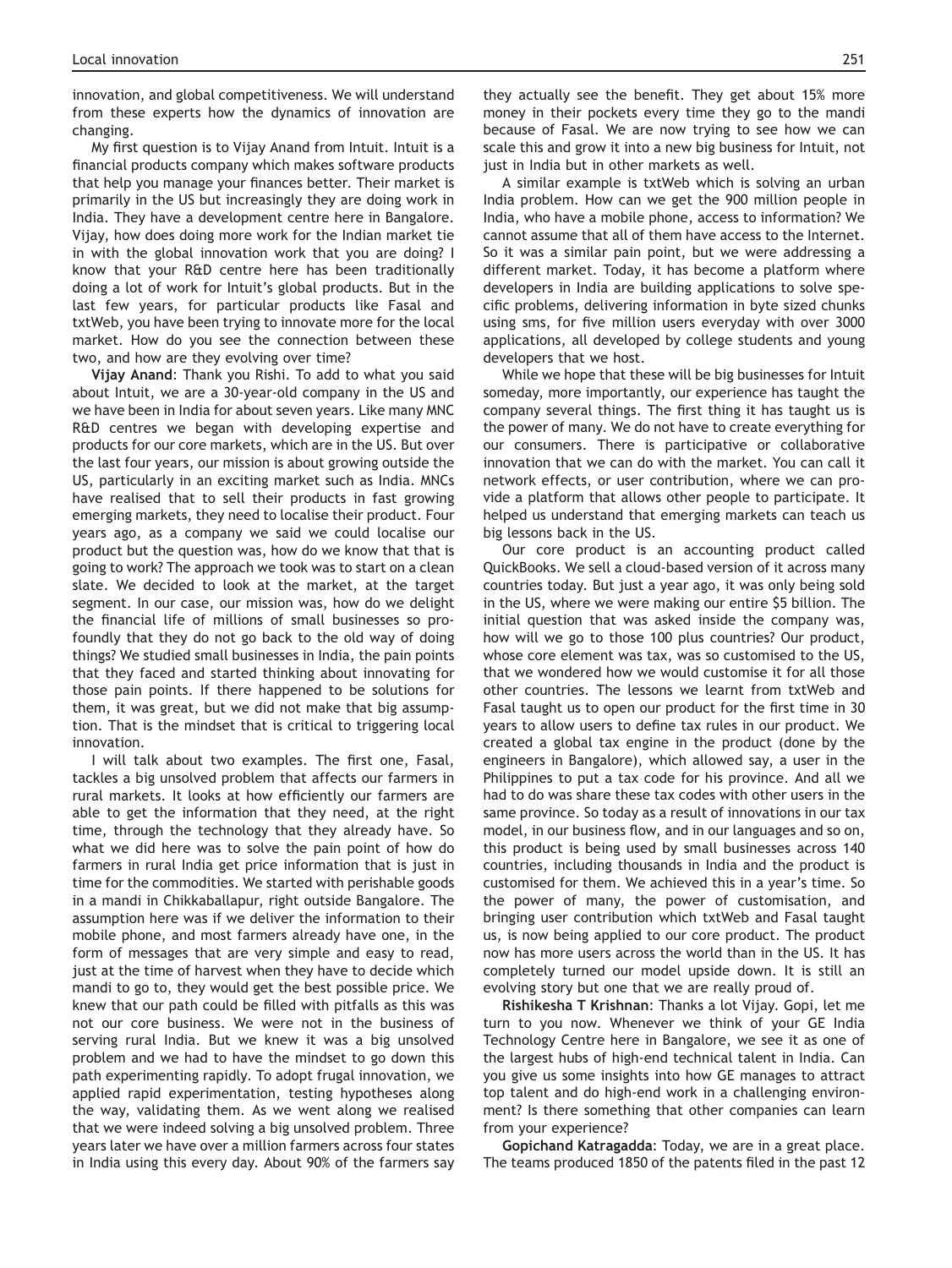years and more critically, 850 of those were filed in just the last two years. So it was an exponential growth. We also track these patents going into products and we find we are making significant revenue difference for GE globally. Ten percent of GE's revenue in India is produced because of the work the team did here just in the last two years. So how did we get here is a good question to ask even for myself.

If I look back, there were a few elements which made the difference. When we started, we did not start small. We did not say let us try something and if it works we will invest some more. We started with confidence saying we will invest 80 million dollars straightaway, and this was in 1999 when we were formed. That gave us a good footprint where we could build our infrastructure and that is one of the elements which attracts talent. However, infrastructure is not just about the buildings. We have significant investment in very advanced labs. We can test almost any metallic alloy that is used in the most advanced gas turbine or aircraft engine. We can also test components, subsystems, and gear boxes for wind turbines. This is extremely important because talent needs to be hands on. If you get engineering talent and you expect them to do only simulation, that is not going to last for a long time.

What also helped is that when we went about building teams, we considered the pillars or the persons around whom we could build if we needed to grow in a particular area. I think that was critical. We looked for good leaders, who built great teams. Eventually we got to a point where we were reaching the best we could be without having manufacturing and without having customer connect. In the last three years that too has changed. We have a good number of Indian customers in the energy sector and in the healthcare sector. We have the ability to stand in front of a customer and face the wrath of the customer when the customer is not happy. Thus, we are able to think quickly and make sure we are using all our knowledge to come up with a solution going forward. Manufacturing is extremely important as well. We are in the process of setting up a plant in Pune, but we have already started in leased facilities. This facility is going to have an investment of \$200 million and will employ 3000 people. But more importantly our engineers can go on location and work on the wind turbine that they have designed, and analyse, and test it. And I am very happy to be part of the team producing the technology.

Rishikesha T Krishnan: Thank you, Gopi. Now, one end of the innovation spectrum is the very advanced R&D that Gopi was talking about. In recent years there has been a lot of interest in what is known as frugal innovation. This is about finding ways of overcoming constraints in creative ways, coming up with completely different solutions to problems. Ranjan, I want to get a perspective from you on whether there is something special about the way we do things in India that allows us to solve these problems in a different way. And if that is the case, how can we develop that capability further? Can you, based on your consulting and extensive work on innovation in India, share with us how we can convert our innate skills into a capability that works in the market?

Ranjan Malik: I am basing my presentation on my experience with large companies. Before I answer your question, let us begin by looking at the question, does

innovation happen all by itself or can we make innovation happen? By nature human beings are innovative, as are systems. In most conferences on innovation around the world, these days, there is a cynicism that is emerging. This cynicism comes from the fact that most great examples of innovation that are shared at conferences seem more like happy accidents rather than an outcome of an orchestrated, premeditated process that leads to some huge innovation that changes the world and causes an inflection point. The people who attend the conferences come there to understand how they can make a game changing innovation happen. They go back feeling very inspired but what they do is go back and flog their old, usual incremental innovation processes in the hope of producing radical innovation. And that is where the scepticism and cynicism is coming from. How do you produce game changing innovation that surprises the world? That is where I will bring in the Indianness of it. You get answers to questions you ask; what about answers to questions you do not ask? Innovation is not just about getting answers to your current questions. Innovation is more about discovering new questions, it is a journey of discovering questions that you have not asked yet; of discovering opportunity areas that are breathtakingly obvious only in hindsight.

Now the world is looking for a fundamentally different approach to innovation, possibly a new philosophy of innovation, and I think Asia, specifically India, is uniquely placed to offer to the world a new way of approaching innovation. And why do I believe India is ready to offer that?

Unique Challenges: The first reason is our unique challenges. Traditionally we have had a knack of getting much much more out of much much less, of extracting as much as we can out of very little. We have a huge Indian middleclass now but we all remember the time, to give an example, when Indian households did not buy dusters; old bed sheets and pillow covers would find their way down to become dusters.

What we do is to alter the leverage ratio or  $input$ -output ratio of our technology or our innovation, getting more than usual output using less than usual inputs. We take on challenges that are almost impractical, which call for a leap of faith. Mahatma Gandhi's call to the country and more recently, the Anna Hazare movement, are examples of this. As also our attempt to produce lowpriced products such as  $\in$ 1500 car or a \$20 water purifier from the Tatas, or the inexpensive mobile ECG machine, from GE. All these have come about because we have worked with reference points which are not just radical but, by Western standards, almost ridiculous. This is great because we choose to work within those constraints by design! We say, we have to make a car that costs under 100,000 rupees (around \$1800). In India we work with those kinds of constraints so our challenges are very unique. So it is not surprising that a number of multinational companies (MNCs) are now opening value innovation centres and frugal innovation centres in India. I know of at least two MNCs that have set up value innovation centres here and these centres are now coming up with elegantly simple innovations that would work not just in the developing world but would work amazingly in the developed world too.

Unique Context: Second, we are a very unique context. At the core of any innovation  $-$  a game changing one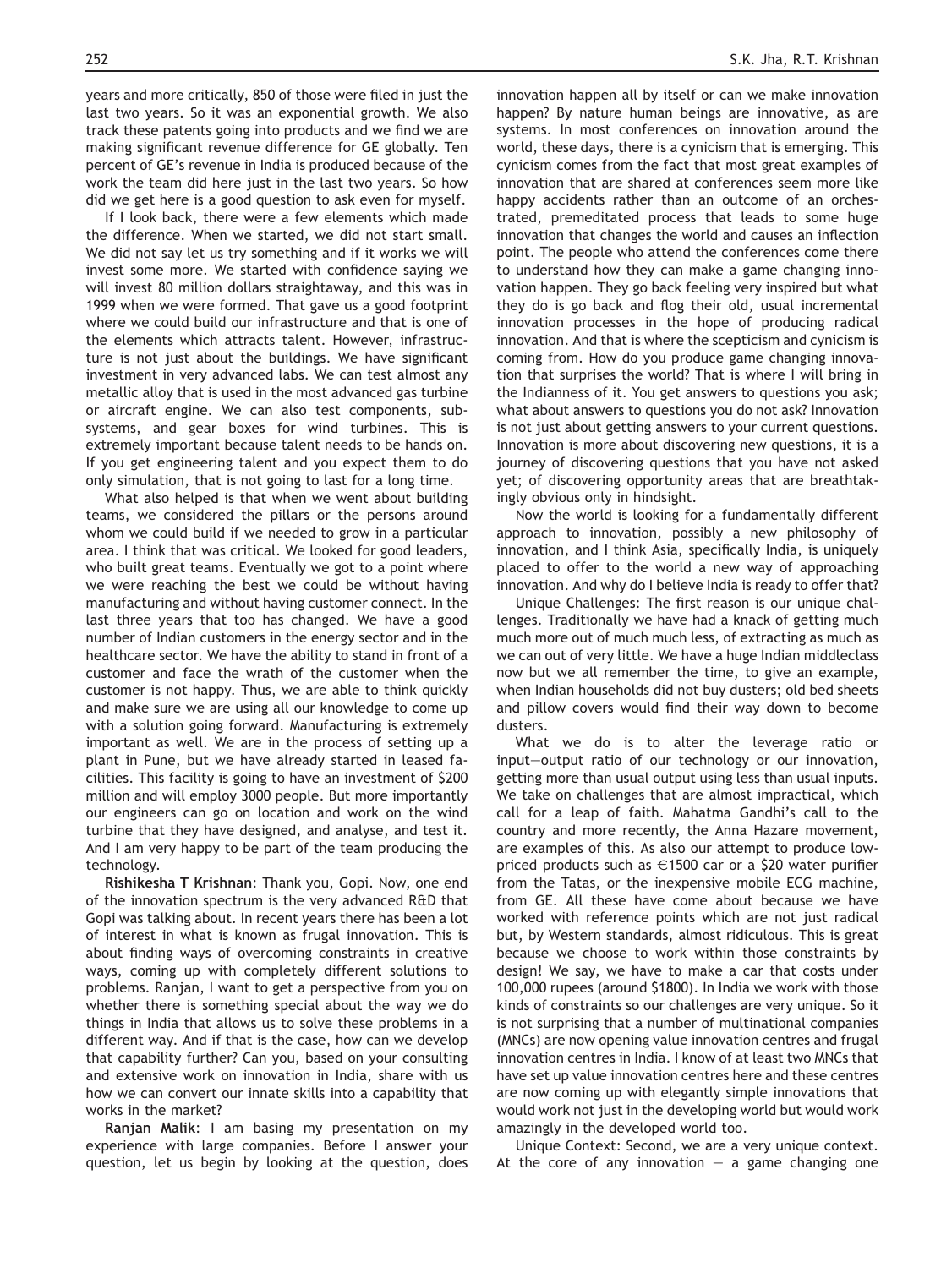specifically, lies a process of evolving the concept through multiple experiments and playing with the concepts in live conditions. India offers very fertile ground for quick evolution of innovation. India is a land of contrasts  $-$  we are third world and first world at the same time; we are modern and traditional at the same time; we are rational and emotional at the same time. So if you have a solution that you want to evolve through experimentation, the country offers size, diversity, and multiple contexts as nowhere else. We can work with live labs, live markets where we can evolve not just new market strategies but also the context, formulating or co-creating products together with people. Very few countries can offer this. India can provide ondemand ecosystems or self-organised systems where innovation is an emergent phenomenon. When innovation happens as emergence you end up with surprises because the system produces it. For example, if you throw a mobile phone into different kinds of contexts in India, it would evolve into different kinds of applications.

Unique Culture: My third point is our unique culture. I think Eastern philosophy (here I include China as well) has traditionally had a deep and nuanced understanding of some concepts that enable innovation. Systems thinking is something that the world is discovering now but I think Indians and Chinese and other Asian cultures have understood it and have been using it for centuries. For example, the concept of balance, while defined very interestingly in modern science, is defined by the Chinese as balance between Yin and Yang  $-$  as between hot and cold, between inner ecology and outer ecology of the system, and between sufficiency and deficiency. Eastern philosophies, rooted in holism, have long understood that the sum is greater than the parts. I think we can give to the world a very elegant and balanced form of innovation that is not just centred around the economic parameters, the pursuit of profits. The world is just discovering corporate social responsibility (CSR) as a mandatory extracurricular activity. But I think doing good is central to doing well; where your purpose is to do good and as a consequence you also do well; where the collective comes first and the individual comes next. I think Asians can give that, so long as we are not trying to "copy paste" Western methodologies. We could provide to the world a guiding philosophy or frameworks that could become the innovation compass for individuals and collectives; A compass that will ensure that we are not mindlessly growing for the sake of growth.

Rishikesha T Krishnan: Wido, Philips has been in India since 1930 or so, but the Philips Innovation Centre is more recent. How do you use your heritage in India to focus on innovation for emerging markets? Please share with us your experiences in developing products in your innovation centre here that are especially suited to meeting the needs of India and other emerging markets? What are the challenges you have faced and how have you addressed those challenges?

Wido Menhardt: I have been in India for three years now and with Philips for five years. Philips is a Dutch company and has been associated with electronics for a long time in India. Incidentally, when I talk to people in India, sometimes they think that Philips is an Indian company and are surprised to hear that it is a Dutch company. It is so much part of the fabric. But our larger sector is healthcare and healthcare is headquartered in Boston.

I cannot profess to explain how innovation or innovation for the local ecosystem happens. But we have been very successful in the last three years in creating innovations for the local market, particularly in the healthcare sector. I would qualify them as happy accidents, as Gopi called them. I think the inflection point for us has been our centre, the Philips Innovation Centre, which has been here since 1996. Earlier, the engineering centre tried to find ways to innovate for the local market, used innovation drives, innovation ideation sessions, and refocused on innovation itself in order to find ways to innovate for the local market. The breakthrough we provided was to start with the customer. Once we tried to understand what the local customers want, and put the constraints in place, not only in terms of usage, but also in terms of cost, needs, and accessibility, we started to have some remarkable success. We used value engineering to the extreme and novel platforms such as open source technology, which in a company like Philips was unconventional and brought in its wake concerns about legal implications. We have also been very prudent in using very high technology in order to make very low-cost products  $-$  possible through innovation. We focussed on recreating products which have very low-cost points for the local market.

We innovated in the area of business models. In healthcare, typically, we take our "big iron" and sell it to the hospital. But we have changed that to per click, per procedure pricing. For example, take a telemedicine product which a hospital uses internally, for experts within the hospital to provide services to some of their satellite hospitals. We have sold a solution like that to one of the leading chains of big hospitals here, call it X. We sell that per click. Further, if Philips brings another hospital which is not part of the X hospital chain, and X provides that service to the new hospital, not only do we get a revenue stream out of that, but we also get a finder's fee from the first hospital we sold it to. So novel business models are part of the idea.

Finally, we have brought in new operational mechanisms. We have started to co-create with customers. We build something and get an agreement with the customer that this is what they want. But they also need an additional input "a". Then we go on site with our engineers and develop "a" on site. In American startups that would not be surprising, but in Philips people ask me, how is that scalable? How are we protecting our employees? and so on. But we have done that with great success. We have innovated on how we work within the company. Normally, the chain of communication is as follows: the engineers speak to marketing and marketing speaks to sales. Here in India, in Bangalore, the engineers had to talk directly to the sales people. That can often go wrong. But it has really worked well. So now our engineering managers are on the management teams of our sales organisation. That's a first at Philips. With those things, we have also been able to drive time to market to unheard of levels. We have developed products within  $3-4$  months by being extremely entrepreneurial, extremely pragmatic, getting pieces from wherever we can, putting them together, and getting them to the customer. Entrepreneurism is the key characteristic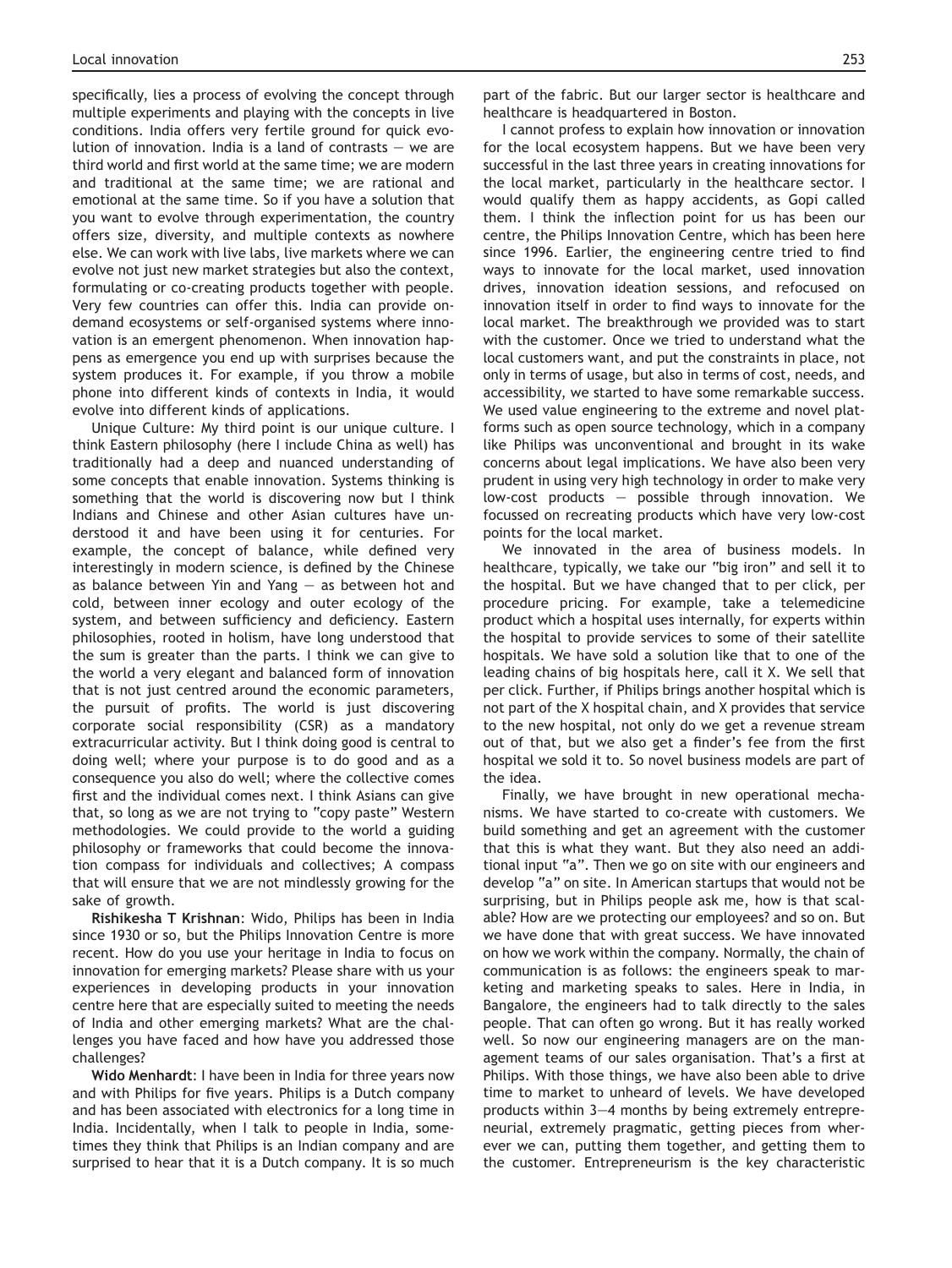that the Bangalore centre is perceived as having within the global Philips context. Our CEO from Amsterdam visits once a year  $-$  my MNC colleagues will know how important it is to get engagement at a high level  $-$  and what he takes away is that Indians are entrepreneurial.

As for our challenges, the first challenge is that of infrastructure  $-$  power, water, traffic on roads, and so on. This is a standing concern and we have heard a lot about it in this ecosystem, but these are real challenges we have to contend with. Second is people, and culture; culture is key. There are two elements in terms of culture. This ecosystem has grown up as a service industry  $-$  IT services and R&D services. But if you want to innovate with products, you cannot have a service mindset anymore. You cannot go to the customer and say, please tell us what to do; instead you have to go to the customer and challenge him. You have to know what they are doing, know their business, and challenge them on how they run their business and tell them how they can run their business better with your products. And that kind of mindset change is hard. I am working on it every single day. The second is engineering competence, engineering depth. The classical model is that we hire a bunch of freshers and we hire one person who speaks English and fronts with the global organisation. In the new model, where we develop products, the individual contributor here will also have to talk to the individual contributor who is his counterpart, and the old model will not work. So one of the things that we drive is more technical depth and more experience on the technical track. We have metrics to get the average experience of our people. We have two career paths which we promote. We actively promote and communicate, even to the families, that it is a good thing to be an engineer even after you have been in the workforce for 7 years.

The final challenge is to raise the bar continuously. In case of our value products, we have the products of our local competitors in sight. Of late, we have started rethinking another concept. The value based engineering approach for emerging markets has always been to take global products, either real or in concept-in-use case and to re-engineer them. Traditionally we always came from the top. For markets such as India, Africa, and the Philippines or Indonesia, we would have to approach the situation from the bottom. Often these are situations where a doctor may not have much to work with. So we have to think along the lines of, what is the product that you can create that is better than nothing? Rather than taking the value engineering down approach we have to take a completely different approach. We have been very successful in Philips in getting a continuous stream of innovative products to the local market that have been developed at the Centre.

Rishikesha T Krishnan: Gopi, I would like to get your insights on the same issues because GE has also been very active in innovating for the local market. What are the critical things that GE is doing to innovate more effectively for the local market?

Gopichand Katragadda: Before looking at innovation for India, and talking about getting to the next level, we need to answer questions at the fundamental level. Do we have enough energy to create an ecosystem which can produce the next big thing? We cannot think only about one product, we need to think about a portfolio of products. And we cannot stop there. We need to think of an area. If you look at how innovation happened and how the wealth of nations was created, the industrial revolution created wealth for Europe, the digital revolution created wealth for both the US and Japan. The electrical revolution in between created wealth for the US. So your thinking has to be grand. For example, if we consider the opportunity in genome decoding, we would have to consider the ability of our technologists to do well in IT systems, we would have to pull in cloud, and pull in the right demographics. We would need to go all out and say that if this is a new area, let us as a nation invest and create the next generation of innovation in this ecosystem.

Having said that, what we do at GE would be very small in comparison. I will give you two examples of what we have done in GE. One, we have looked at what is unique about product requirements in India. If you consider the wind turbine area, we are a low wind regime country at 7 m per second wind speed. Our turbines were made for  $8-12$  m per second. We in India developed a turbine for low wind regimes and we have now sold many more outside of India, even in better wind regimes. The other aspect of it is value and I think value should be looked at a little more than cost. We must ask what the need of the Indian market is. Vijay Anand talked about reverse innovation, and at GE, the portable ECG machine is a poster child for reverse innovation. We took a product, the non-portable version of which costs \$10,000, and we made a portable one in China for \$2,500, and one for the Indian market for \$500. You may look at it as an example of disruptive cost, but it is really about value. It is a one button press for getting your ECG, suited for Indian conditions, where the machine has to work in rural areas. Considering the number of people that we have to train in India to operate these ECG machines in rural areas, it doesn't make sense to create a matrix of buttons where you can set up different options. It must be very simple to operate. We got round the cost aspect by putting a bus printer into our ECG machine. At GE, we are very proud of our high-resolution printers. So for us to use an Indian bus printer to put in our ECG machine was a big step. But we did that because it was the right thing for the market. What you need is an ECG printout which gives you sufficient information. You can later transmit it to a higher end computer or take a memory stick and print out an image with a higher definition. So these are the things you look at when you consider the local market. You should innovate locally, and if you do it right, you will find markets globally.

Rishikesha T Krishnan: Vijay, one of the things that your Intuit centre has done well is take our local talent, from our education system (that is often criticised for a number of reasons), and get them to do very interesting work such as the projects you described. How do you create the right environment within Intuit so that you can get the best out of these engineers, so that they can contribute to innovation both in the Indian market as well as the overseas?

Vijay Anand: You cannot talk about innovation without talking about talent. Typically within multinationals, mindset is key. One of the panellists talked about reverse engineering. I talked about the mindset of starting with a clean slate. These are all critical for you to succeed in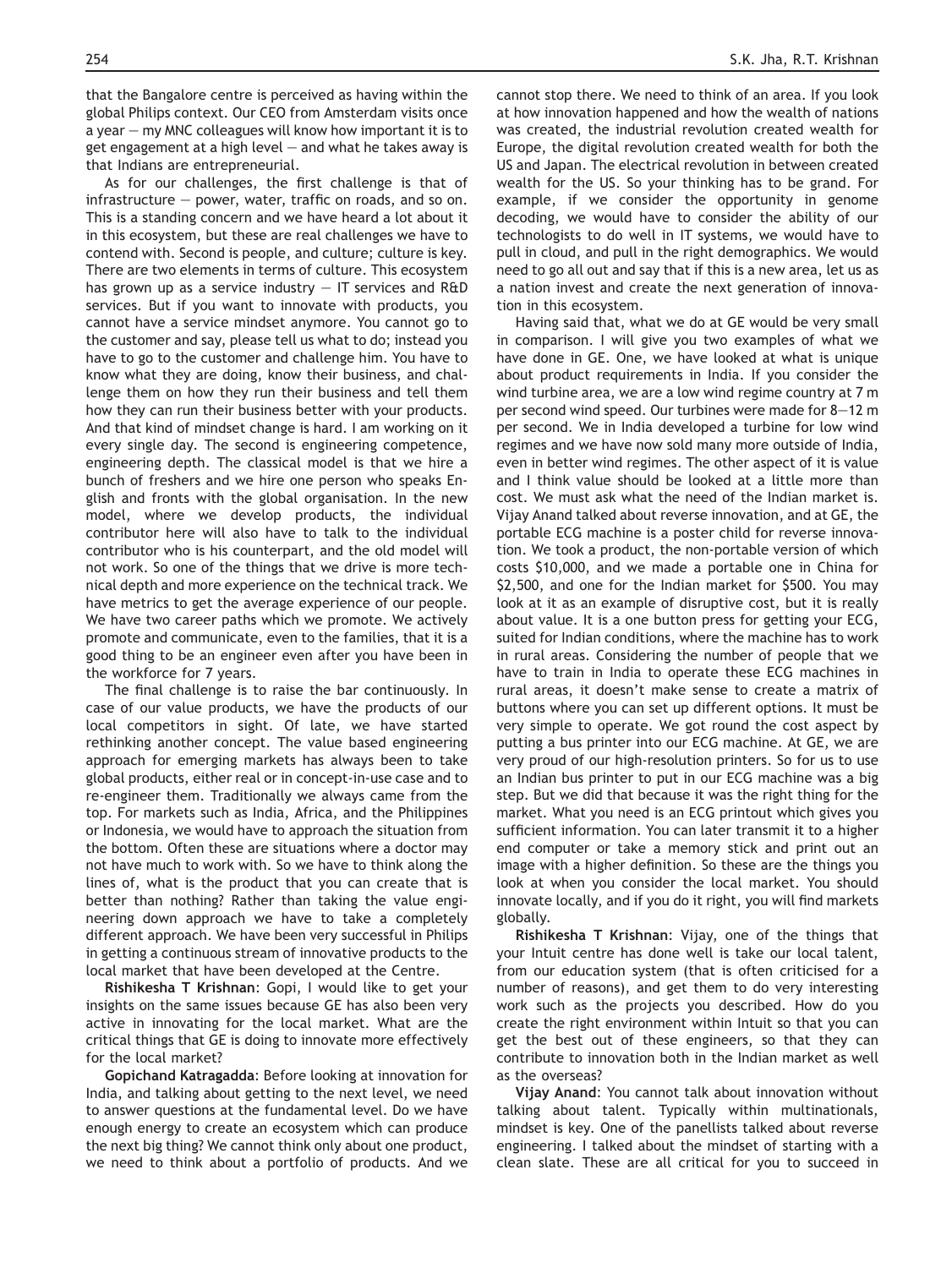innovation. We had a very basic rule when we started our centre, that it would be about talent, not cost. Talent before cost seems very basic but it is difficult for a multinational to make that leap. But we found that if you put that upfront, there is an immense talent pool that is out there that can innovate, not just for India but across the world. The examples of products that I gave you earlier were developed by brand new college recruits from an engineering college, right here in Bangalore. A lot of us had this mindset that when we hired college students, we would have to mentor them, we would have to have enough senior people to coach them. Otherwise the situation would become unmanageable. But we did not have that luxury. Four years ago, when we started, we had a very small pool of senior engineers but we hired more than 50 people from this one college. People said you are not going to succeed. Well, those 50 people that we hired 5 years ago are our best talent today! What made that happen? There is something different that is going on in the education campuses today compared to when I graduated. There is certain boldness in thinking. The new recruits said, we do not want to work on the projects that you are giving us. How about we actually think about what we need to do? So that was a mindset change. Do not tell people what to do. Challenge them to come up with a problem. Ask them, what are you going to solve?

The second mindset trap that we often fall into is what we call the hippo mindset  $-$  the highest paid person in the office making all the decisions. For example, the head of R&D expects that people would come up with ideas and come to him/her and he/she would tell them which one is the right idea and which is not. I had to bust that myth. I had to tell them I do not know. How do you then make a decision? How do you decide which idea is good and which idea is not? How do you know which one to fund and which one not to? We had to make a leap of faith assumption that this decision had to be taken by the recruits themselves. It shocked them. They had graduated just three months earlier. Our approach should be  $-$  teach them the methodology, do not tell them what is a good idea. Do not give them the answer, challenge them with questions that will help them answer the questions by themselves.

I talked about rapid experimentation earlier. There was a recent book, a bestseller, "The Lean Startup: How Today's Entrepreneurs Use Continuous Innovation to Create Radically Successful Business" by Eric Ries, an entrepreneur. We realised that we had been practising it all along. It speaks of a methodology about telling people how to define hypothesis. The only education, we said, was that you have to test your hypothesis. You need to have a hypothesis and be able to define what success looks like. You then need to go out in the market, and put engineers right in front of customers. We had no marketing people, no product managers, and no sales people. We called it "follow me homes". It involved an exercise such as going to a small business or kirana shop, sitting there all day, understanding the processes and pain points, and coming back with a hypothesis of a big pain point that we can solve well. They come back to me and say, I think I can do this that will improve your business by X percent; but I do not know if it is a good idea or not. So we encourage them to go test it. We give them only two weeks  $-$  that is the constraint  $-$  it is very important to work with constraints. Once they come back and tell us what happened, we ask them, what do you think? It is a question. It is always about questions to arrive at problems. What we found was that the young talent caught on to it in a much bigger manner than our senior engineers who were reluctant to get out into the field. The young men and women just went out there and came back with a flood of ideas and were testing them so fast that the founder of our company said, India is the beacon for innovation. He found that the young recruits were actually living the truths that he taught. So to me, it all begins with talent, but the key is to pick early, work on the mindsets, and work within constraints. They have also learnt to deal with failure far better than senior people. Our senior people talk about risk, while these people say, we are just going to give it a try. And we manage risk because we are fast. We can fail fast and we'll go on to the next idea. As a result we have a centre that is entirely driven by this model, even in our traditional products.

To give you an idea, we have a two billion dollar business for a desktop product which runs on Windows called QuickBooks in the US. It has four million users. It ships once a year and people come back with ideas. In effect, we realise after a year whether the customers are going to buy it or not. We turned the model on its head with the young engineers communicating with customers in the US on video, every two weeks, showing them hypotheses and concepts that the customers used, with the customers coming back with their inputs. To a point where the product that was completely waterfallish once a year, is now being iterated every two weeks. A million users in the US are getting subscriptions where they get features every few weeks to test and they vote up or down. Not by saying, but by using. So this has changed the entire company, thanks to the 50 people we hired from a Bangalore engineering college four years ago.

Rishikesha T Krishnan: Thank you, Vijay. On that note, let us close the discussion. I would like to thank all the panellists for their time and their enlightening contributions. I would also like to thank our hosts, the Indo-American Chamber of Commerce, for enabling this discussion.

### References

- Basant, R., & Mani, S. (2012). Foreign R&D centres in India: An analysis of their size, structure and implications. IIMA. working paper number 2012-01-06.
- Bound, K., & Thornton, I. (2012). Our frugal future: Lessons from India's innovation system.
- Govindarajan, V., & Trimble, C. (2012). Reverse innovation: Create far from home, win everywhere. Harvard Business Press.
- Immelt, J., Govindarajan, V., & Trimble, C. (2009). How GE is disrupting itself. Harvard Business Review. October,  $1-12$ .
- Jha, S. K. (2013). Evolution and organization of global innovation network in multinational enterprises (MNEs). Unpublished doctoral dissertation, Bangalore: Indian Institute of Manage ment.
- Krishnan, R. T. (2010). From jugaad to systematic innovation: The challenge for India. The Utpreraka Foundation.
- Kumar, N., & Puranam, P. (2012). India inside: The emerging innovation challenge to the West. Harvard Business Press.